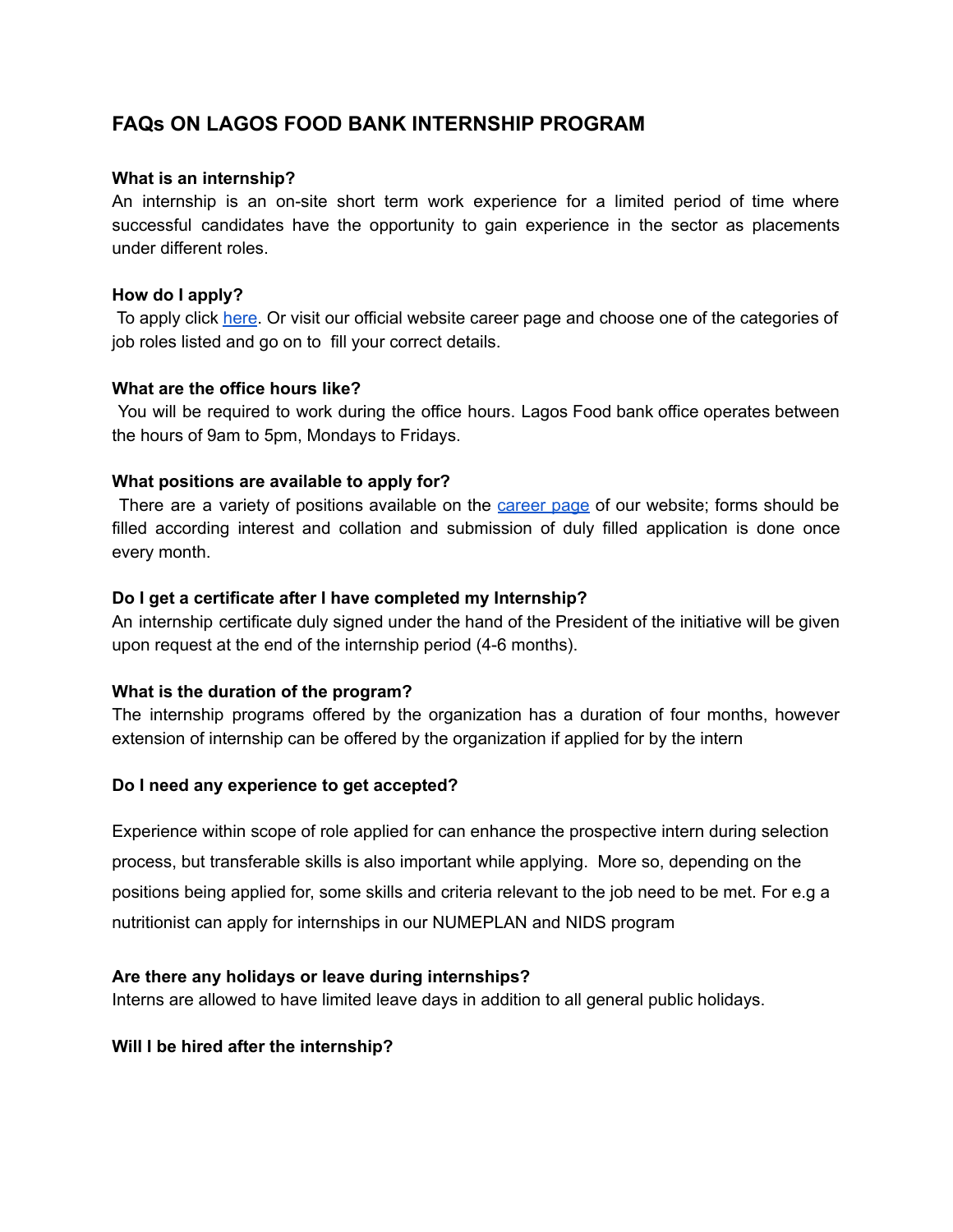Depending on the ability of candidates to successfully carry out their duties during the internship period, candidates that fully satisfy the requirements of the Lagos Food Bank will be translated into full time staff.

## **What do I gain from an Internship at Lagos Food Bank?**

The internship offers various benefits that's dependent on the roles applied for, simulation of work life experiences, certificates after completion and a recommendation letter from the organization provided the intern provides satisfactory work and ethical standards.

# **Do I need to be at the office full time?**

Lagos Food Bank offers both part time and full-time opportunities for volunteers. Virtual internship is also considered for unpaid interns who offer support role to the full time staff.

# **How do I know if my application is successful?**

You would be contacted via email for an interview, and if successful will be contacted with details on terms for resumption.

# **What will I actually do during the internship?** The intern will be engaged in

various aspects of the role applied for and is also expected to be proactive during the time of program.

**Will I get paid during the internship**? Yes, the Lagos Food Bank offers a stipend for transportation during the entire internship program.

**When can I apply?** There is no fixed date, as applications are welcomed for submission year-round.

**How can I find out about the status of my application?** Unless you hear from the human resource office of the organization, we are unable to share details /feedback on the status of your application.